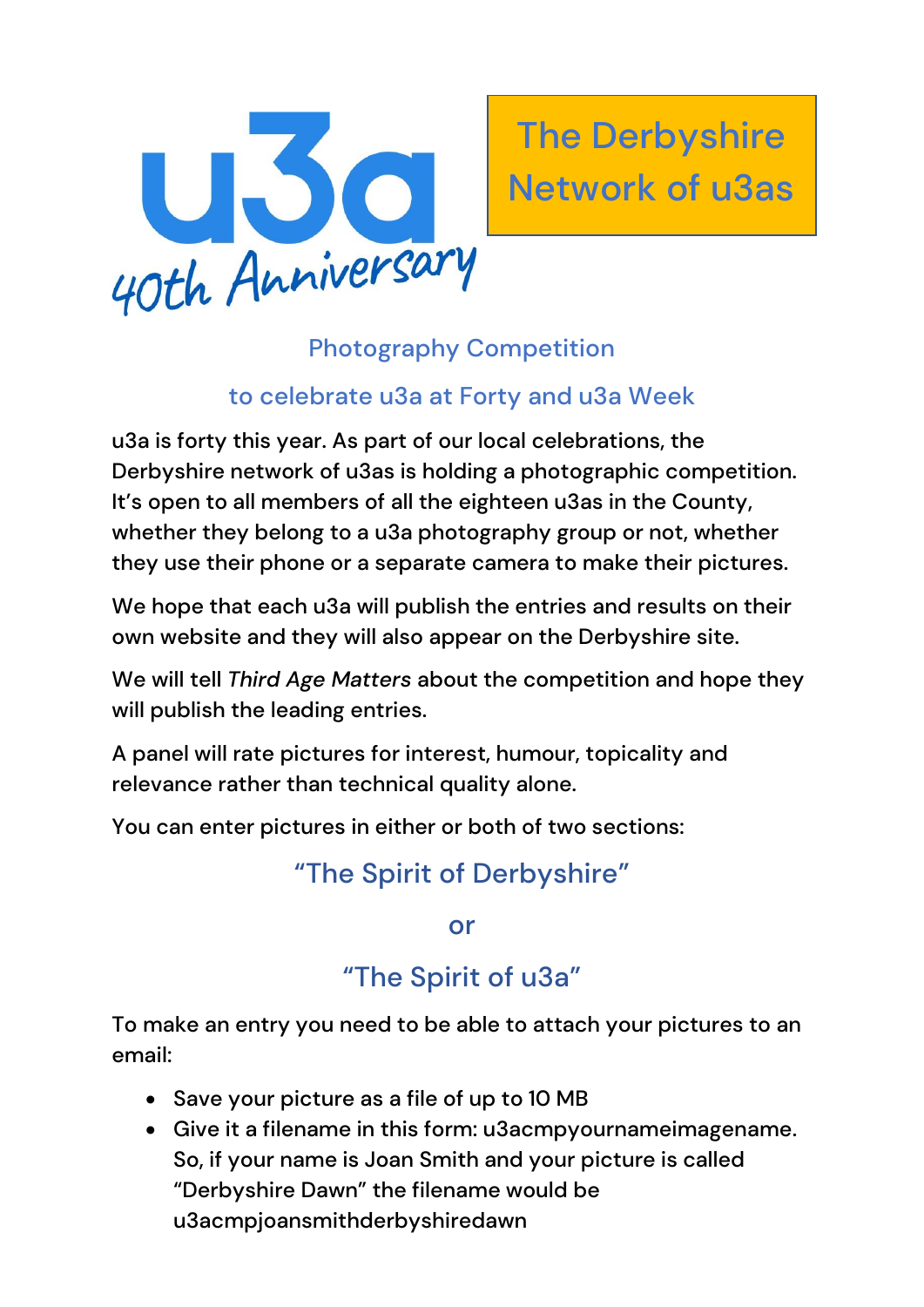- You can enter as many pictures as you wish, up to three in each section.
- Send them as attachments to an email to: derbysu3aphotocomp@gmail.com

The closing date for entries is August 31<sup>st</sup> 2022 and we hope to have completed judging in time to announce results on u3a Day, 21<sup>st</sup> September 2022.

Please set your entry email out like this so we know in which section you are entering each of your pictures and people in the picture are happy about use of their images

| <b>Your Name</b>                                                                                                                                               |
|----------------------------------------------------------------------------------------------------------------------------------------------------------------|
| Your u3a                                                                                                                                                       |
| Your u3a Membership Number                                                                                                                                     |
| Filenames of attached entries in "The Spirit of Derbyshire"<br>section                                                                                         |
| Filenames of attached entries in "The Spirit of u3a" section                                                                                                   |
| People in my pictures have been consulted as set out in the<br>instructions for the competition and are happy for the images<br>to be used as described there. |

Consulting people in your photos about the use of their images.

We can only accept pictures including people where assurance is given that the advice has been followed, unless the pictures are clearly of large groups or distant individuals in a public space.